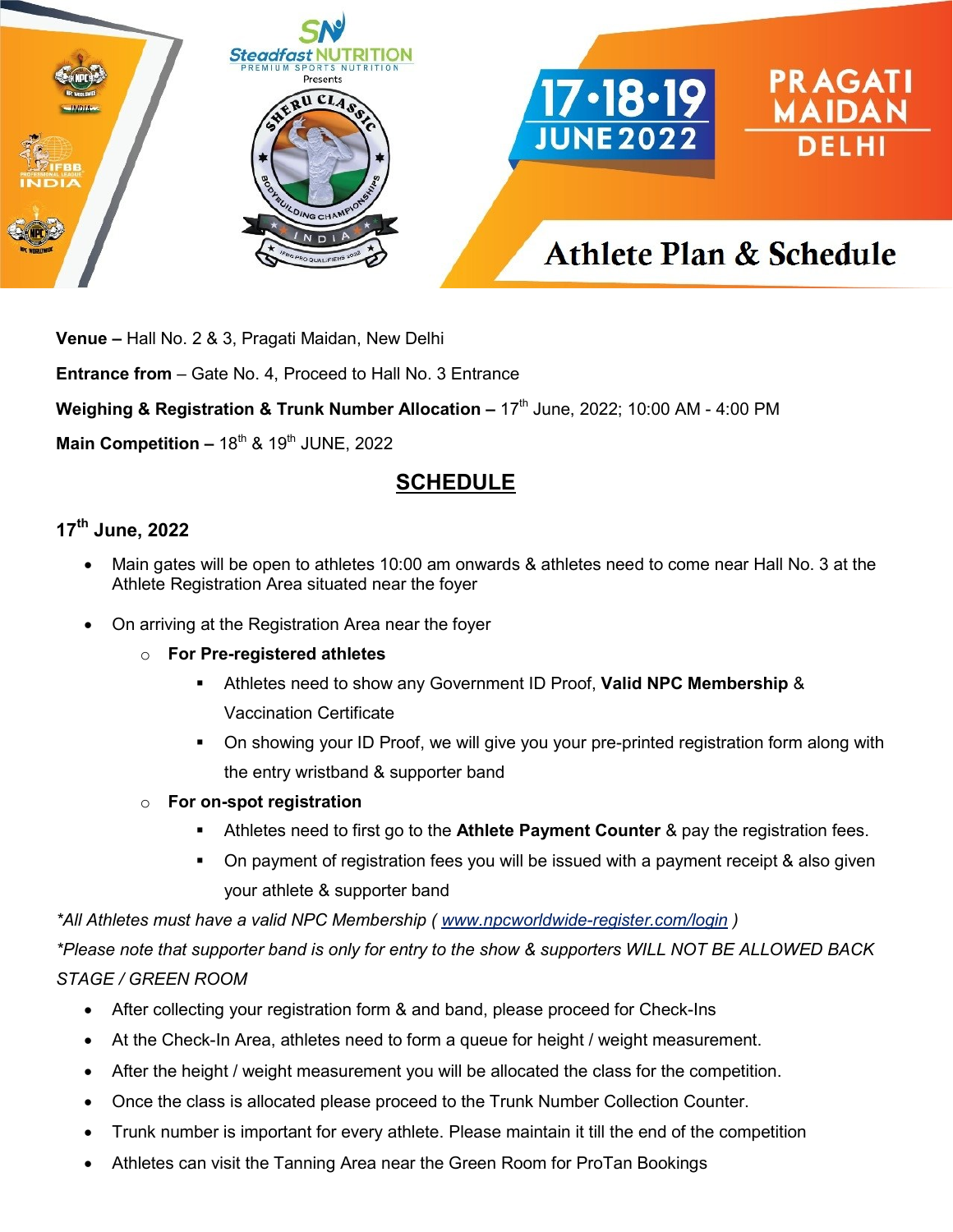

#### **18th June, 2022**

- The hall access will open at 07:00 AM for athletes only
- Athletes with wristband on their hands will only be given access to enter the HALL Area.
- The athletes need to proceed to the GREEN ROOM area located near the stage for warm up. Access to green room will only be given in order of the category.
- Pre-judging will start by 10:00 AM. The category order for pre-judging will be as below :
	- o Men's Bodybuilding
	- o Women's Physique
	- o Women's Fitness
	- o Women's Figure
	- o Men's Classic Physique
	- o STAR Category
	- o Women's Wellness
	- o Women's Bikini
	- o Men's Physique
- All athlete have to report on 19<sup>th</sup> June, 2022

**\****Please maintain the TRUNK NUMBER and ATHLETE BAND carefully till the end of the show*